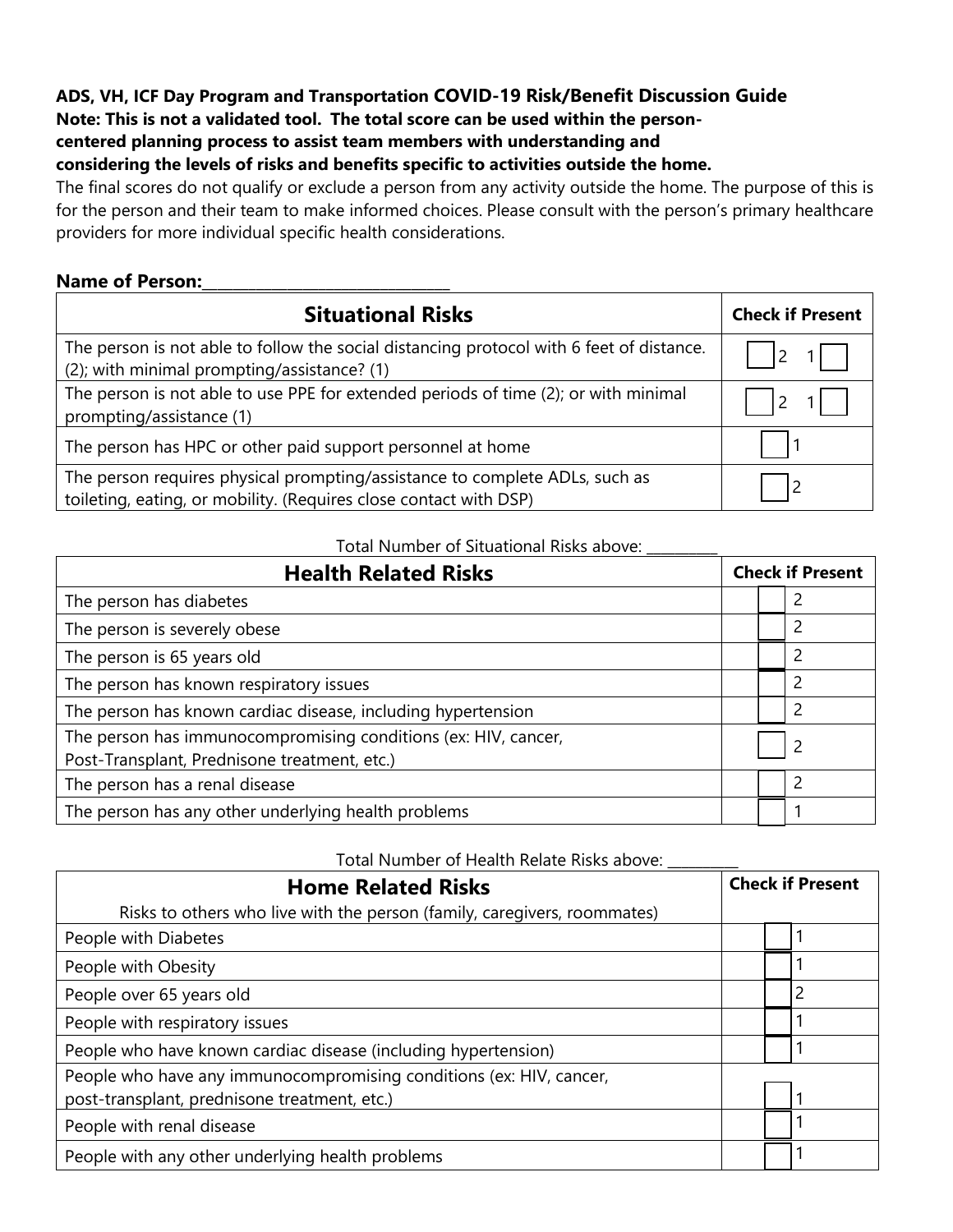Sum of Situational Related Risks: Sum of Health Related Risks: + \_\_\_\_\_\_\_\_ Sum of Home Related Risks: + \_\_\_\_\_\_ Situational + Health + Home = **TOTAL RISK** = \_\_\_\_\_\_\_\_

If Total RISK is **greater than 8**  If Total RISK is **between 3-7** 

**HIGH RISK** to return to ADS, VH, or ICF Day Program **MODERATE RISK** to return to ADS, VH, or ICF Day Program If Total RISK is **less than 3 LOW RISK** to return to ADS, VH, or ICF Day Program **RISK LEVEL** \_\_\_\_\_\_\_\_\_\_\_\_\_\_\_

| <b>Benefits to Person</b>                                                                                                                    | <b>Check if Present</b> |
|----------------------------------------------------------------------------------------------------------------------------------------------|-------------------------|
| Socialization is important to the person (1); lack of socialization has<br>known serious risks to known mental health conditions. (2)        |                         |
| A sense of normalcy/routine is important to the person (1); lack of<br>routine has known serious risks to know mental health conditions. (2) |                         |
| Daily activity outside the home is likely to reduce the frequency of<br>behavioral issues.                                                   | 2                       |
| Income                                                                                                                                       | $\overline{2}$          |
| Parents are employed, and supervision is needed                                                                                              |                         |
| No other supervision is available                                                                                                            | $\mathcal{P}$           |
| Needs the medical support of ADS/VH. (i.e., med admin, medical check-<br>in)                                                                 |                         |
| If not in a structured program, the person may be wandering in the<br>community or engaging in risky, non-social distancing activities       | 3                       |
| Other Benefit:                                                                                                                               |                         |

**Sum of Benefits:** 

#### **BENEFIT LEVEL: \_\_\_\_\_\_\_\_\_\_\_\_\_\_\_\_**

If Benefits **are 5 or above HIGH BENEFIT** from returning to ADS, VH, or ICF Day Program If Benefits **are 3-4 MODERATE BENEFIT** from returning to ADS, VH, or ICF Day Program If Benefits **are 0-2 LOW BENEFIT** from returning to ADS, VH, or ICF Day Program

### **Other Considerations:** \_\_\_\_\_\_\_\_\_\_\_\_\_\_\_\_\_\_\_\_\_\_\_\_\_\_\_\_\_\_\_\_\_\_\_\_\_\_\_\_\_\_\_\_\_\_\_\_\_\_\_\_\_\_\_\_\_\_\_\_\_\_\_\_\_\_\_\_\_\_\_\_\_\_\_\_\_\_\_\_\_\_\_\_\_\_\_\_\_\_\_\_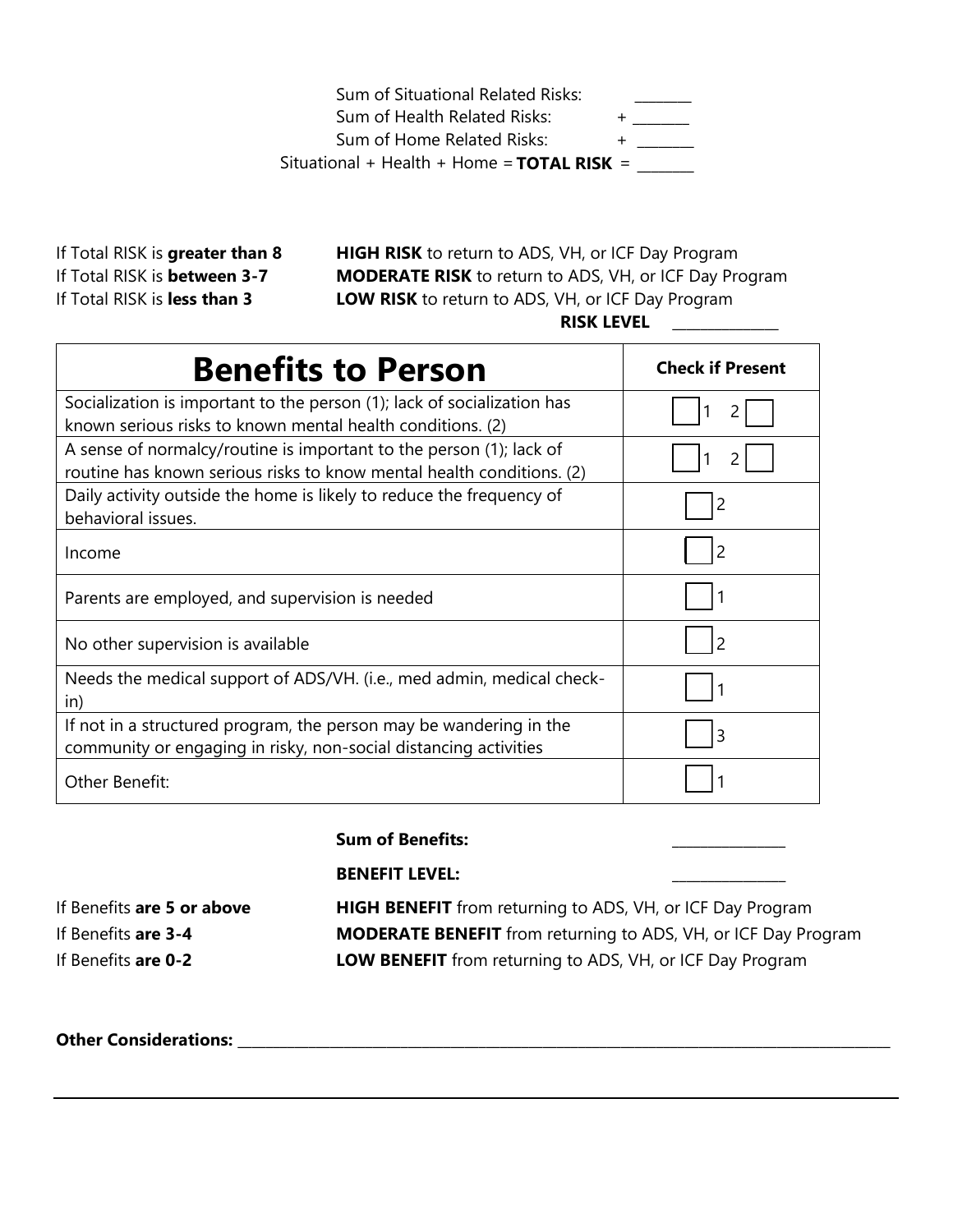If a team is unable to come to a decision or the person is high risk, they should evaluate alternative ADS, VH, or ICF Day Program options for service delivery, including virtual or in-home services, and re-evaluate the situation routinely.

Discuss with a healthcare professional to determine if there any potential mitigation of risks if a person has had COVID-19 and recovered.

Completed By: \_\_\_\_\_\_\_\_\_\_\_\_\_\_\_\_\_\_\_\_\_\_\_\_\_\_\_\_\_\_\_\_\_\_\_\_\_\_\_ Date: \_\_\_\_\_\_\_\_\_\_\_\_\_\_\_\_